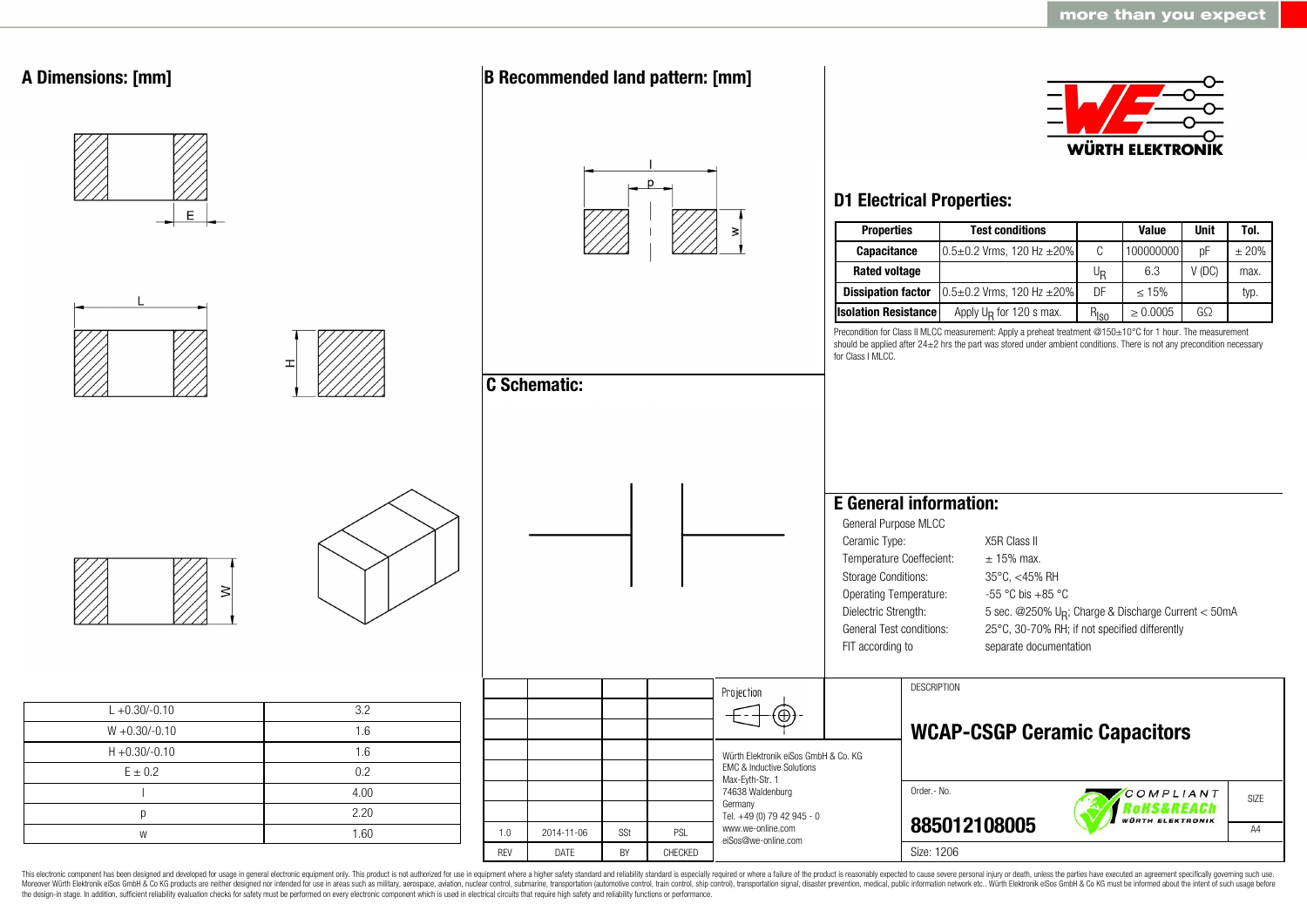

## **D2 Mechanical Properties:**

| <b>Properties</b>                       | <b>Definition</b>  |                                                                                  |
|-----------------------------------------|--------------------|----------------------------------------------------------------------------------|
| <b>Adhesive Strength of Termination</b> | 0402 & 0603        | 10 $\pm$ 1 sec; 5N                                                               |
|                                         | >0603              | 10 $\pm$ 1 sec; 10N                                                              |
| <b>Vibration Resistance</b>             |                    | all 3 directions, 2 hours each $@$ 10 - 55 - 10 Hz,<br>amplitude 0.75 mm or 10 g |
| <b>Resistance to Solder Heat</b>        | Solder Temperature | $260^{\circ}$ C $\pm 5^{\circ}$ C                                                |
|                                         | Dipping Time       | $10 \pm 1$ sec                                                                   |
|                                         | Specific           | Refer to Soldering Profile                                                       |

|            |            |     |         | Projection<br>$\bigoplus$                                                                       |  | <b>DESCRIPTION</b><br><b>WCAP-CSGP Ceramic Capacitors</b> |                         |      |
|------------|------------|-----|---------|-------------------------------------------------------------------------------------------------|--|-----------------------------------------------------------|-------------------------|------|
|            |            |     |         | Würth Elektronik eiSos GmbH & Co. KG<br><b>EMC &amp; Inductive Solutions</b><br>Max-Eyth-Str. 1 |  |                                                           |                         |      |
|            |            |     |         | 74638 Waldenburg<br>Germany<br>Tel. +49 (0) 79 42 945 - 0                                       |  | Order - No.                                               | COMPLIANT<br>RoHS&REACh | SIZE |
| 1.0        | 2014-11-06 | SSt | PSL     | www.we-online.com<br>eiSos@we-online.com                                                        |  | 885012108005                                              | <b>WÜRTH ELEKTRONIK</b> | A4   |
| <b>REV</b> | DATE       | BY  | CHECKED |                                                                                                 |  | Size: 1206                                                |                         |      |

This electronic component has been designed and developed for usage in general electronic equipment only. This product is not authorized for use in equipment where a higher safety standard and reliability standard and reli Moreover Würth Elektronik eiSos GmbH & Co KG products are neither designed nor intended for use in areas such as military, aerospace, aviation, nuclear control, submarine, transportation (automotive control), stain control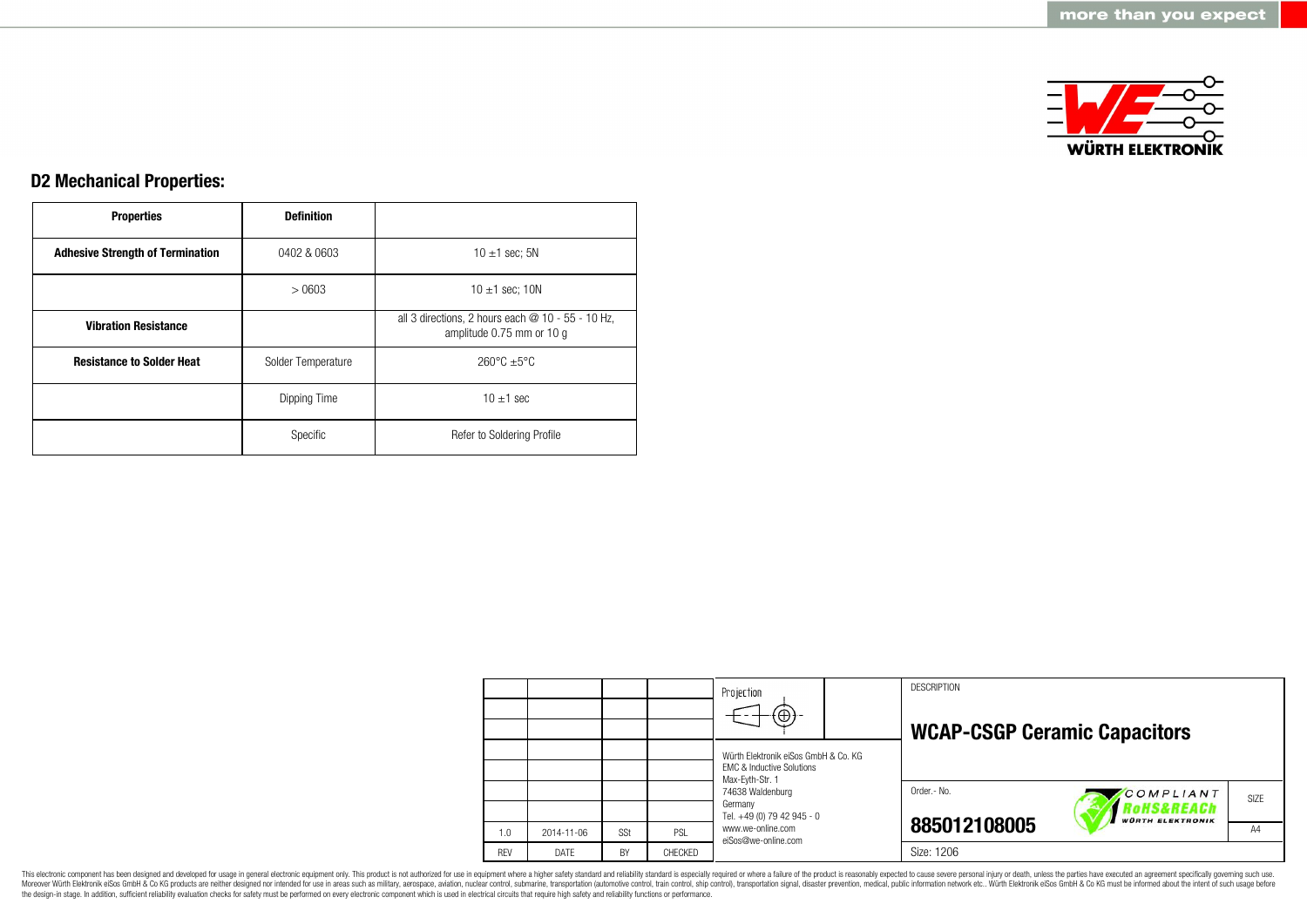### **H Soldering Specifications:**





# **H1: Classification Reflow Profile for SMT components: H2: Classification Reflow Profiles**

| <b>Profile Feature</b>                                                                                                                        | <b>Pb-Free Assembly</b>                                |
|-----------------------------------------------------------------------------------------------------------------------------------------------|--------------------------------------------------------|
| Preheat<br>- Temperature Min (T <sub>smin</sub> )<br>- Temperature Max (T <sub>Smax</sub> )<br>- Time $(t_s)$ from $(T_{smin}$ to $T_{smax})$ | $150^{\circ}$ C<br>$200^{\circ}$ C<br>$60-120$ seconds |
| Ramp-up rate $(T_1$ to $T_p$ )                                                                                                                | $3^{\circ}$ C/ second max.                             |
| Liquidous temperature $(T1)$<br>Time $(tl)$ maintained above T <sub>1</sub>                                                                   | $217^{\circ}$ C<br>$60-150$ seconds                    |
| Peak package body temperature $(T_n)$                                                                                                         | See Table H <sub>3</sub>                               |
| Time within 5 $\degree$ C of actual peak temperature $(t_0)$                                                                                  | 20-30 seconds                                          |
| Ramp-down rate ( $T_P$ to $T_I$ )                                                                                                             | $6^{\circ}$ C/ second max.                             |
| Time 25°C to peak temperature                                                                                                                 | 8 minutes max.                                         |

refer to IPC/JEDEC J-STD-020D

# **H3: Package Classification Reflow Temperature**

|                         | <b>Package Thickness</b> | Volume mm <sup>3</sup><br>$350$ | Volume mm <sup>3</sup><br>$350 - 2000$ | Volume mm <sup>3</sup><br>>2000 |
|-------------------------|--------------------------|---------------------------------|----------------------------------------|---------------------------------|
| <b>PB-Free Assembly</b> | $< 1.6$ mm               | $260^{\circ}$ C                 | $260^{\circ}$ C                        | $260^{\circ}$ C                 |
| <b>PB-Free Assembly</b> | $1.6 - 2.5$ mm           | $260^{\circ}$ C                 | $250^{\circ}$ C                        | $245^{\circ}$ C                 |
| <b>PB-Free Assembly</b> | $\geq$ 2.5 mm            | $250^{\circ}$ C                 | $245^{\circ}$ C                        | $245^{\circ}$ C                 |

refer to IPC/JEDEC J-STD-020D



This electronic component has been designed and developed for usage in general electronic equipment only. This product is not authorized for use in equipment where a higher safety standard and reliability standard is espec Moreover Würth Elektronik eiSos GmbH & Co KG products are neither designed nor intended for use in areas such as military, aerospace, aviation, nuclear control, submarine, transportation (automotive control, ship control), the design-in stage. In addition, sufficient reliability evaluation checks for safety must be performed on every electronic component which is used in electrical circuits that require high safety and reliability functions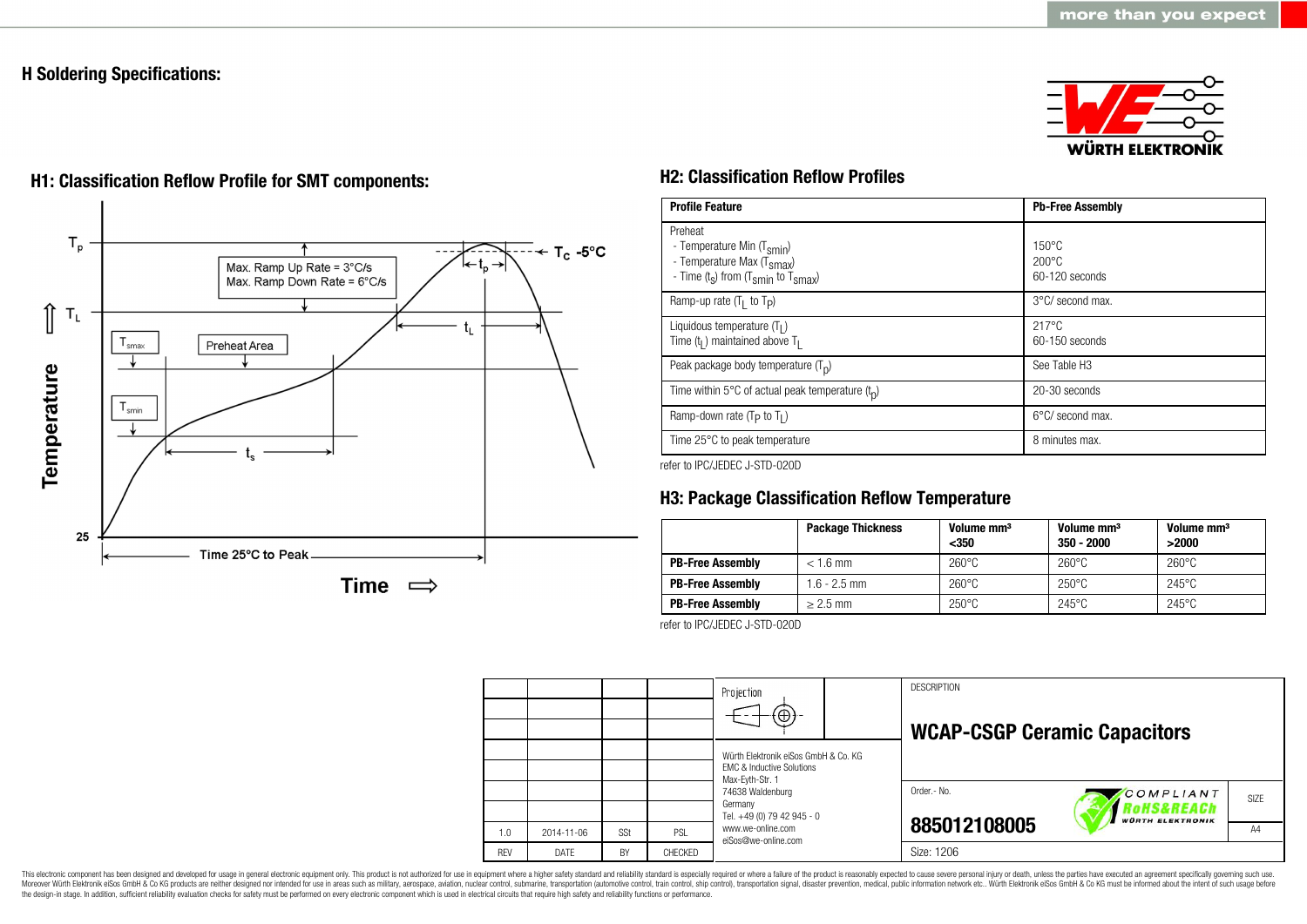# **I Cautions and Warnings:**

### **The following conditions apply to all goods within the product series of WCAP-CSGP of Würth Elektronik eiSos GmbH & Co. KG:**

#### **1. General**

- •The capacitor is engineered, designed and manufactured to be used within the datasheet specified values.
- •Do not use the capacitor neither short term nor long term outside the specified values, which are given in the data sheet.
- •Do not apply any kind of flexural or compressive force onto soldered or unsoldered component.
- •Prevent the capacitor surface from any damage or scratches with sharp edges (e.g. chassis, screwdrivers, pincers)

#### **2. Product specific**

The responsibility for the applicability of customer specific products and use in a particular customer design is always within the authority of the customer. All technical specifications for standard products do also apply to customer specific products. Follow all instructions mentioned in the data sheet, especially the following items:

#### **2.1 Storage conditions**

- •These ceramic capacitors must be stored in stable conditions within an ambient temperature between 5°C to 40°C with a relative humidity of  $<$ 70%.
- •The environment in which the capacitors are operated and stored has to have atmospheric characteristics and must be free of dew condensation and toxic gases (e.g. chlorine, ammonia, sulfur, hydrogen sulphide and hydrogen sulfate).
- •All products shall be used before the end of the period of 12 months based on the product date code, if not, a 100% solderability cannot be guaranteed.
- •The capacitance tolerance as specified within the datasheet is only valid on the date of delivery.

#### **2.2 Operating climatic conditions**

- •Do not exceed the lower nor the upper specified temperature under no condition.
- •Be aware that the specified capacitance tolerance is only valid at the date delivery and according specified measurement criteria.
- •Do not use the capacitors under high humidity, high temperature nor under high or low atmospheric pressure which may affect capacitors reliability.
- •Surface temperature including self-heating must be kept below the maximum operating temperature.
- •The temperature rise of the capacitor´s temperature compared to ambient temperature shall be below 20°C.
- •Avoid any water or heavy dust on capacitors surface, which may cause electrical leakage, damage, overheating or corrosion.

#### **2.3 Operating load conditions**

- •Do not use the capacitor with any higher than specified voltage.
- •Violation of the technical product specifications such as exceeding the specified voltage will void the warranty.
- •Operating voltage across the terminals including AC and DC peaks and AC or pulse overshooting, Vp-p as well as irregular voltage because of resonance or switching must be below the rated voltage.
- •Due to self-heating the reliability of the capacitor may be reduced, if high frequency AC or pulse is applied.
- •Avoid any overload or conditions that are not specified in the capacitors datasheet.
- •Consider carefully possible specific changes of electrical characteristics like capacitance over temperature, voltage and time as well as the specific performance over frequency for the actual use conditions. For detailed information see datasheet.

#### **2.4 Design of the P.C. board**

- •The chip capacitor shall be located to minimize any possible mechanical stress from deflection or board wrap.
- •It is recommended to position the chip capacitor in parallel to slits and perforations and as far away from slits, perforations, separation points, screw holes, frames and edges of the P.C. board to avoid mechanical stress.
- •Determine the shape and size of the solder pads to have proper amount of solder on the terminations as the amount of solder at the terminations has a direct effect on the reliability of the capacitor.
- •Provide individual solder pads for each termination. Solder pads are specified in the datasheet.
- •The PCB design (e.g. land pattern design and grounding planes) must be evaluated for each individual circuit to achieve the optimal soldering results.

#### **2.5 Mounting**

- •Avoid any stress from the mounting head to avoid cracks.
- •Adjust the bottom dead center of the mounting head not to press on the P.C. board surface.
- •The mounting head pressure has to be adjusted to 1 N up to 3 N of static force.
- •Provide support from the bottom side of the P.C. board by a support pin for minimizing the impact energy from the mounting head. •Provide sufficient close up dimension, preventive maintenance and replacement of the centering jaw to avoid a crack when it is worn out.

### **2.6 Adhesive**

- Selection of adhesive
- •The adhesive should have sufficient coating and viscosity and should harden rapidly.
- •The adhesive should be strong enough to hold parts on the board during the mounting and solder process and should have sufficient strength at high temperatures.
- •The adhesive should have corrosion resistance, excellent insulation characteristics and no emission of toxic gasses nor any effect on the human body.

•Do not use too much adhesive to avoid pollution of the soldering pads.

|            |            |     |                | Projection<br>$\Theta$ ) -                                                   | <b>DESCRIPTION</b><br><b>WCAP-CSGP Ceramic Capacitors</b> |
|------------|------------|-----|----------------|------------------------------------------------------------------------------|-----------------------------------------------------------|
|            |            |     |                | Würth Elektronik eiSos GmbH & Co. KG<br><b>EMC &amp; Inductive Solutions</b> |                                                           |
|            |            |     |                | Max-Evth-Str. 1<br>74638 Waldenburg<br>Germany                               | Order .- No.<br>COMPLIANT<br>SIZE<br>RoHS&REACh           |
| 1.0        | 2014-11-06 | SSt | PSL            | Tel. +49 (0) 79 42 945 - 0<br>www.we-online.com<br>eiSos@we-online.com       | <b>WÜRTH ELEKTRONIK</b><br>885012108005<br>A4             |
| <b>REV</b> | DATE       | BY  | <b>CHECKED</b> |                                                                              | Size: 1206                                                |

This electronic component has been designed and developed for usage in general electronic equipment only. This product is not authorized for use in equipment where a higher safety standard and reliability standard is espec Moreover Würth Elektronik eiSos GmbH & Co KG products are neither designed nor intended for use in areas such as military, aerospace, aviation, nuclear control, submarine, transportation (automotive control), tain control) the design-in stage. In addition, sufficient reliability evaluation checks for safety must be performed on every electronic component which is used in electrical circuits that require high safety and reliability functions

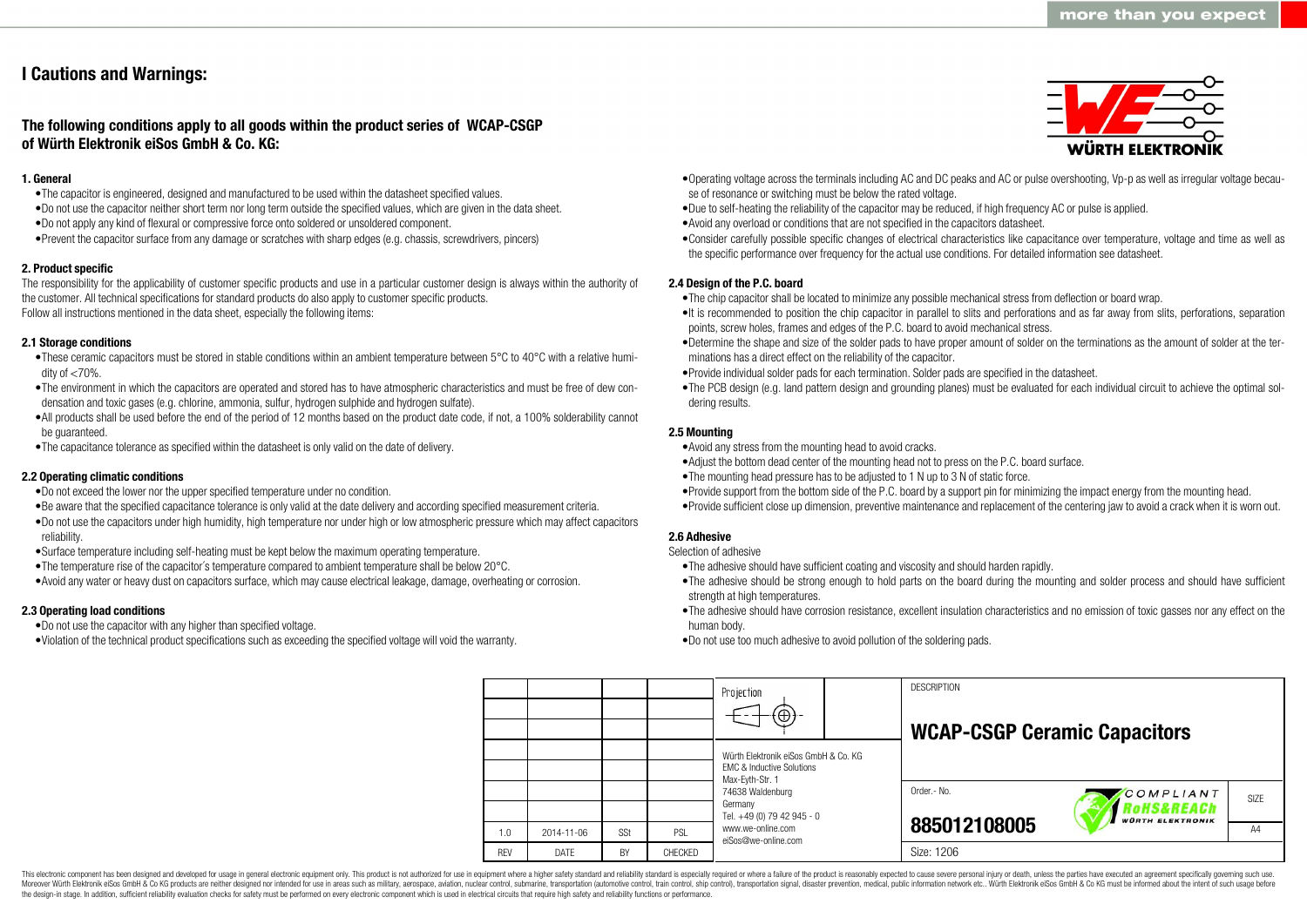# **I Cautions and Warnings (2):**

### **The following conditions apply to all goods within the product series of WCAP-CSGP of Würth Elektronik eiSos GmbH & Co. KG:**

#### **2.7 Soldering**

- •The detailed soldering instructions for reflow and wave soldering are given within Soldering Specification in the datasheet.
- •The soldering profile has to be compliant with the technical soldering specification, otherwise this will void the warranty.
- •Avoid any other than specified temperature and / or time conditions during soldering.
- •Customer needs to ensure that the applied solder paste, the paste thickness and solder conditions are applicable to guarantee a sufficient solder result according to the relevant criteria of IPC-A-610.
- •Excessive amount of solder may lead to higher tensile force and chip cracking. Insufficient amount of solder may detach the capacitor due to defective contacts.
- •Do not use excessive nor insufficient flux.
- •Provide enough washing when water-soluble flux is used.
- •Consider the preheating conditions as follows to avoid thermal shock:

| Soldering        | Size                                      | Temperature difference $(\Delta T)$ |
|------------------|-------------------------------------------|-------------------------------------|
| Wave soldering   | 0603, 0805                                | $\Delta T \le 150^{\circ}C$         |
| Reflow soldering | 1206 or less                              | $\Delta T \le 190^{\circ}C$         |
| Reflow soldering | 1210 or more                              | $\Delta T \leq 130^{\circ}C$        |
| Manual soldering | 1206 or less                              | $\Delta T \le 190^{\circ}$ C        |
| Manual soldering | 1210 or more $\Delta T \le 130^{\circ}$ C |                                     |
|                  |                                           |                                     |

- •It is recommended to use air for natural cooling. When dipping the chips into a solvent for cleaning, the temperature difference ( $\Delta T$ ) must be less than 100°C.
- •For reflow soldering two times limitation is recommended.
- •Wave soldering is recommended only for the following case sizes: 0603 and 0805, thickness< 1mm.
- •Please ensure for manual soldering (solder iron) not to exceed the general temperature capabilities as specified above.
- •The following conditions are recommended for solder repair by solder iron:

| Size                   | Temp. (°C)           | Preheating Temp. (°C) | Temperature difference $(\Delta T)$                                                                                         | Atmosphere |
|------------------------|----------------------|-----------------------|-----------------------------------------------------------------------------------------------------------------------------|------------|
| 1206 or less           | $330 + 20^{\circ}$ C | $>150^{\circ}$ C      | $\Delta T < 190^{\circ}$ C                                                                                                  | Room air   |
| 1210 or more 280°C max |                      | >150°C                | $\Delta T < 130^{\circ}$ C                                                                                                  | Room air   |
|                        |                      |                       | • Typical time of actual peak temperature: $<$ 5 sec (300 $^{\circ}$ C), $<$ 3 sec (350 $^{\circ}$ C); as short as possible |            |

•Do not make direct contact with the ceramic dielectric.

#### **2.8 Cleaning**

- •Cleaning agents that are used to clean the customer application might damage or change the characteristics of the component, body, pins or termination.
- •Avoid Halogen in the flux or any contaminated flux as well as excessively high ultrasonic cleaning.

#### **2.9 Coating, molding and potting of the P.C. board**

- •When coating and molding the P.C. board verify the quality influence on the capacitor.
- •Verify the curing temperature and assure that there is no harmful decomposing or reaction gas emission during curing.
- •Do not exceed the maximal temperature rise of 20°C.
- •If the product is potted in customer applications, the potting material might shrink during and after hardening. The product is exposed to the pressure of the potting material with the effect that the body and termination is possibly damaged and so the electrical as well as the mechanical characteristics are endangered to be affected. After the potting material is cured, the body and termination of the product have to be checked if any reduced electrical or mechanical functions or destructions have occurred.

#### **2.10 Handling after chip is mounted**

- •Direct mechanical impact to the product shall be prevented.
- •After soldering please pay attention not to bend, twist or distort the P.C. board in handling and storage.
- •Avoid excessive pressure during the functional check of the P.C. board.
- •Avoid bending stress while breaking the P.C. board.

#### **2.11 Handling of loose chip capacitor**

- •Once dropped do not use the chip capacitor.
- •After mounting avoid piling up P.C. boards to avoid hitting the chip capacitor of another board.

|            |                  |     |         | Projection<br>$(\oplus)$                                                     |  | <b>DESCRIPTION</b><br><b>WCAP-CSGP Ceramic Capacitors</b> |                          |                   |
|------------|------------------|-----|---------|------------------------------------------------------------------------------|--|-----------------------------------------------------------|--------------------------|-------------------|
|            |                  |     |         | Würth Elektronik eiSos GmbH & Co. KG<br><b>EMC &amp; Inductive Solutions</b> |  |                                                           |                          |                   |
|            |                  |     |         | Max-Eyth-Str. 1<br>74638 Waldenburg<br>Germany                               |  | Order.- No.                                               | COMPLIANT<br>to HS&REACh | SI <sub>7</sub> F |
| 1.0        | $2014 - 11 - 06$ | SSt | PSL     | Tel. +49 (0) 79 42 945 - 0<br>www.we-online.com                              |  | 885012108005                                              | <b>WÜRTH ELEKTRONIK</b>  | A4                |
| <b>REV</b> | DATE             | BY  | CHECKED | eiSos@we-online.com                                                          |  | Size: 1206                                                |                          |                   |

This electronic component has been designed and developed for usage in general electronic equipment only. This product is not authorized for use in equipment where a higher safety standard and reliability standard is espec Moreover Würth Elektronik eiSos GmbH & Co KG products are neither designed nor intended for use in areas such as military, aerospace, aviation, nuclear control, submarine, transportation (automotive control), tain control) the design-in stage. In addition, sufficient reliability evaluation checks for safety must be performed on every electronic component which is used in electrical circuits that require high safety and reliability functions